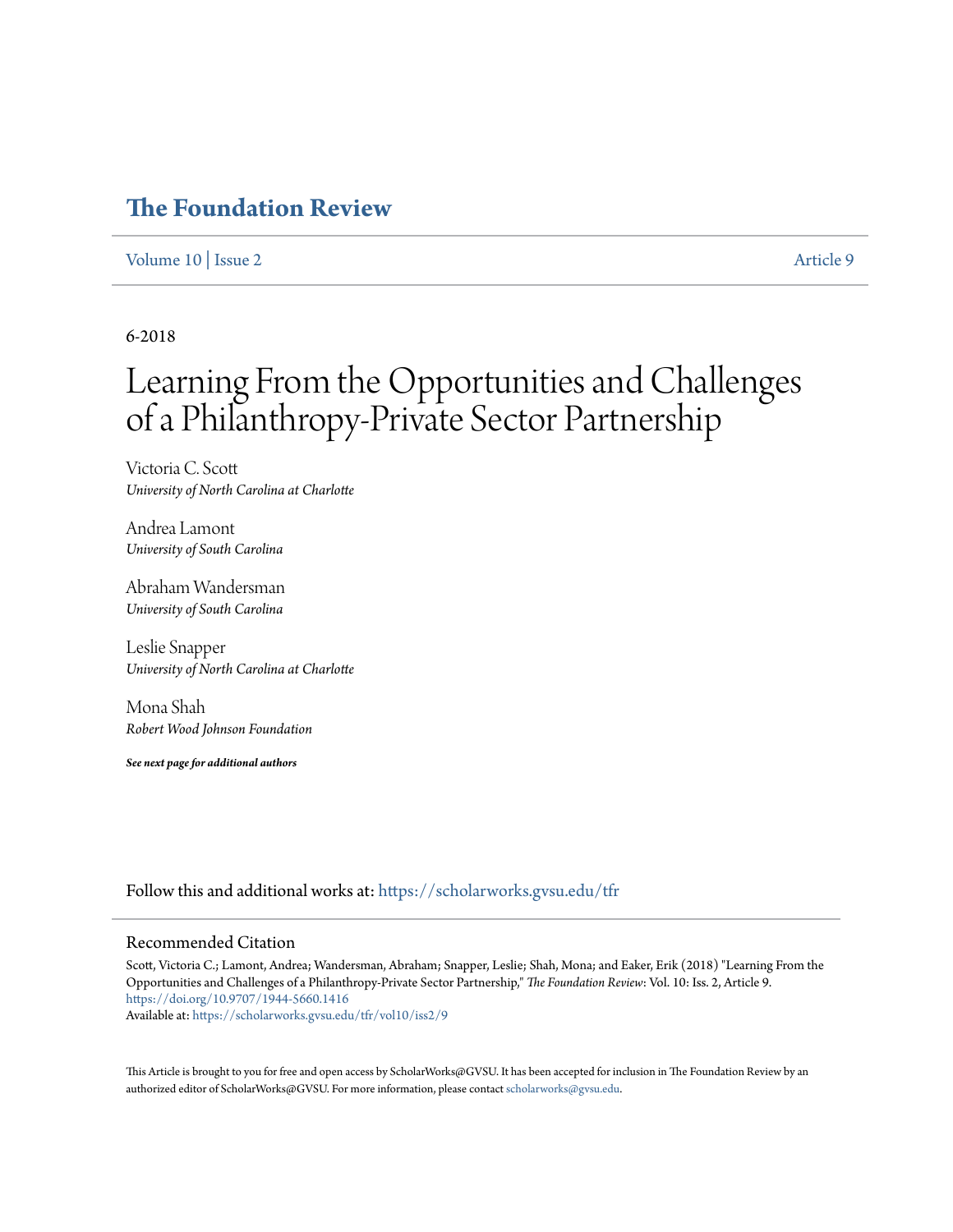## Learning From the Opportunities and Challenges of a Philanthropy-Private Sector Partnership

## **Authors**

Victoria C. Scott, Andrea Lamont, Abraham Wandersman, Leslie Snapper, Mona Shah, and Erik Eaker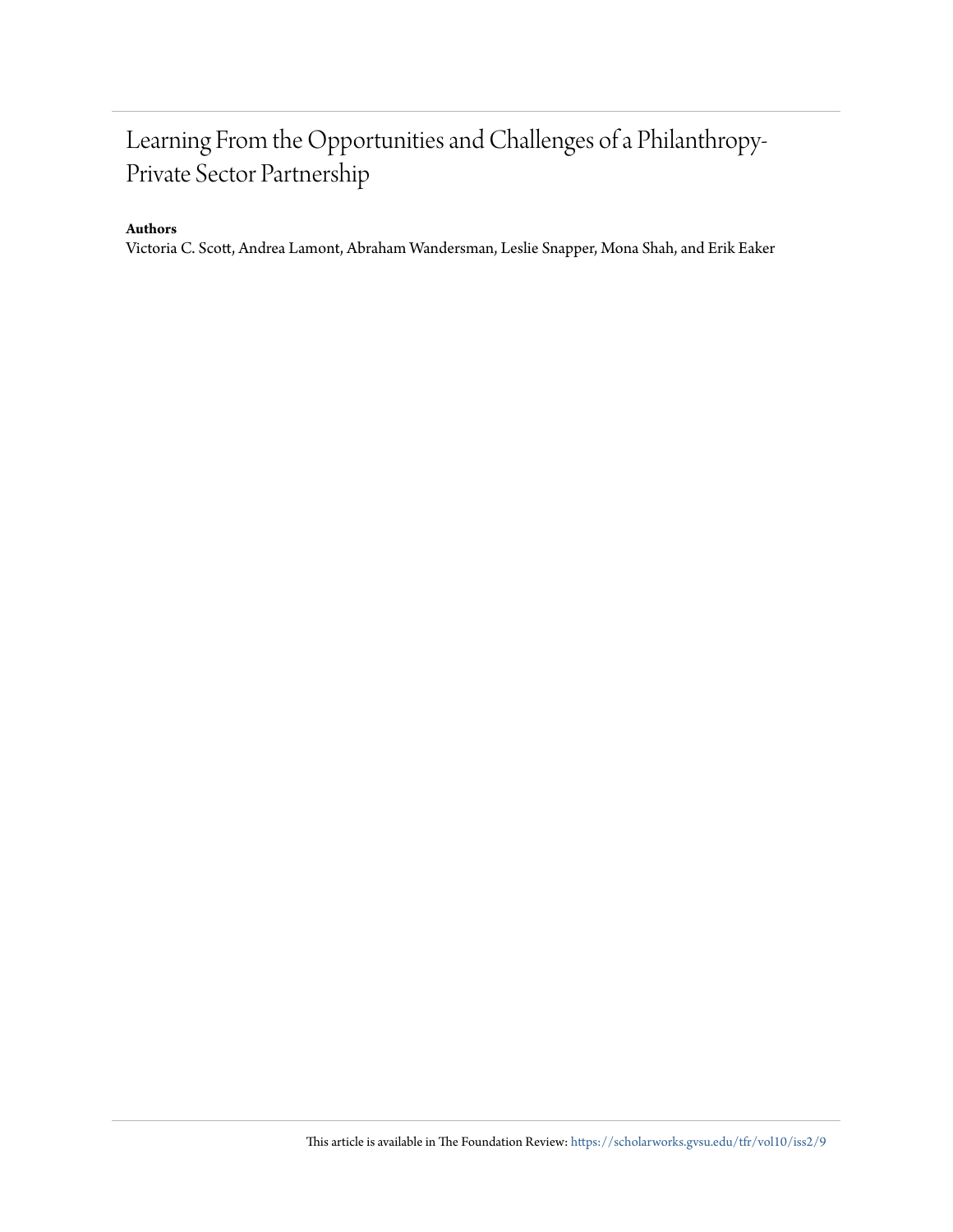# Learning From the Opportunities and Challenges of a Philanthropy-Private Sector Partnership

*Victoria C. Scott, Ph.D., M.B.A., University of North Carolina at Charlotte; Andrea Lamont, Ph.D., MAS, and Abraham Wandersman, Ph.D., University of South Carolina; Leslie Snapper, B.S., University of North Carolina at Charlotte; Mona Shah, Ph.D., M.P.H., Robert Wood Johnson Foundation; and Erik Eaker, M.H.A., Humana, Inc.*

*Keywords: Philanthropy-private sector partnership, cross-sector partnership, evaluating partnerships, population health*

#### **Introduction**

Persistent health disparities and the rising cost of health care call for more innovative mechanisms to improve population health in the U.S. With a mutual interest in supporting healthier communities across the nation, in 2015 the Robert Wood Johnson Foundation (RWJF) and Humana Inc., an investor-owned health company, embarked on a partnership to improve community health outcomes. They established a philanthropy-private sector partnership (PhPP) — an atypical form of cross-sector partnership — with the primary purpose of learning how to engage in PhPPs. This article draws upon an evaluation of the RWJF-Humana partnership to highlight key insights for forming and implementing a formal partnership between a philanthropy organization and an investor-owned business.

Partnerships are essential when no single organization can solve an existing problem. Genuine partnerships are characterized by a high level of engagement, frequent interaction, bidirectional exchange of interdependencies, and sharing of resources, risks, and benefits; and they are complex to manage (Austin, 2000). Defined as a formal alliance between two or more organizations representing different sectors of society (e.g., government, business, nonprofit, philanthropy), cross-sector partnerships are particularly critical for addressing deep-rooted, complex social issues (Selsky & Parker, 2005). Such partnerships enable organizations to take on larger social agendas, tougher issues, and longer-term challenges (Huang & Sheldon, 2014).

#### *Key Points*

- Cross-sector partnerships are essential for addressing such complex social issues as improving population health. Among such partnerships, a philanthropy-private sector partnership is rare in practice; they may seem incompatible due to differences in their missions and cultures. However, these collaborations can yield positive returns for philanthropy organizations and businesses, as well as the broader community.
- This article draws upon an evaluation of a partnership between the Robert Wood Johnson Foundation and Humana Inc. to highlight key insights for forming and implementing a formal partnership between a philanthropy organization and an investor-owned business.
- Establishing and maintaining a philanthropy-private sector partnership is highly complex and challenging. For philanthropy staff interested in establishing a private-sector partnership, the findings suggest four key considerations: due diligence in exploring partnership fit, active engagement with philanthropy staff and in addressing key partnership issues, a process of co-creation on partnership activities, and continuous monitoring and assessment.
- Within these key considerations, this evaluation highlights unique organizational attributes that have important practical considerations for philanthropy-private sector partnerships. However, these considerations also have relevance for other types of cross-sector partnerships.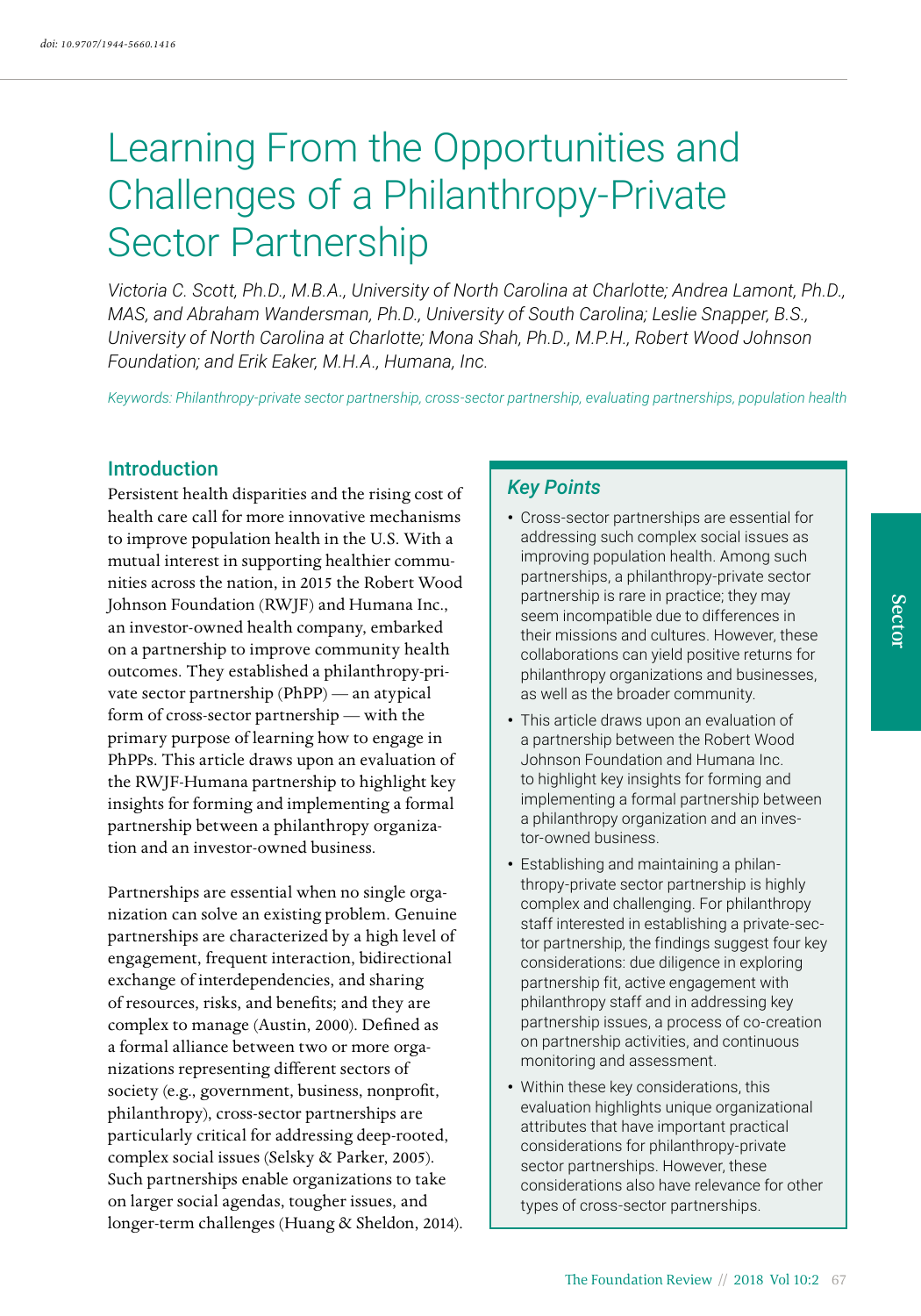*[A] PhPP can help philanthropies accelerate their timeline for social improvement, as investorowned businesses bear stricter accountabilities. Partnering with a business that is "resource rich" can also further the goals of the philanthropic organization by elevating the existing pool of intangible and tangible capacities, including direct access to consumers.*

Cross-sector partnerships can facilitate innovation by bringing together new and different ideas (Brinkerhoff, 2002), reduce duplication and competition among partners to increase organizational efficiency and effectiveness (Mattessich, Murray-Close, & Monsey, 2001), expand organizational capabilities (Frost & Sullivan, 2013; Kanok, Schumann, & Flower, 2015) and influence (Benedict, 2003), and increase the availability of tangible and intangible resources to sector members (Brinkerhoff & Brinkerhoff, 2011; Doz & Hamel, 1998).

In recent decades, health and human service organizations have turned to cross-sector partnerships as a vehicle for social improvement. This effort was accelerated following a 2003 report from the Institute of Medicine (2003) on America's public health, which called for a new generation of intersectoral partnerships. The philanthropy sector has also long been invested in population health outcomes. The W.T. Kellogg Foundation (n.d.), for example, seeks to create equal opportunities for all families and communities regardless of race or income. The Annie E. Casey Foundation (n.d.) works to improve the

future of children who are at risk for adverse outcomes in education, social, economic, and health. And the RWJF (2017) is committed to creating a "culture of health" and improving population well-being. Philanthropic organizations have also leveraged cross-sector partnerships as a strategy for social change; however, these partnerships have been predominantly with nonprofit organizations (e.g., YMCA and United Way) and public entities (e.g., schools and academic institutions). One cross-sector dyad that holds great potential, but which has been relatively rare in practice and publication, is a partnership between the philanthropy and private (business) sectors.

## Untapped Potential: Philanthropy-Private Sector Partnerships

It has long been thought that PhPPs are incompatible, given underlying differences in organizational vision, mission, and culture. Philanthropic organizations exist to improve human welfare and social conditions, and are driven by charitable purposes. Investor-owned companies provide services or products that maximize profits for their owners and shareholders; they are driven primarily by financial incentives. Despite disparate organizational missions, investor-owned companies such as Humana have long recognized the value of corporate philanthropy, focused on direct charitable giving, as part of a business's corporate social responsibility (CSR). In April 2015, Humana also unveiled its Bold Goal population health strategy, aimed at helping the communities it serves become 20 percent healthier by 2020.

In the current decade, businesses have begun exploring alternative CSR models that increase their own economic value by creating shared value with the communities in which they operate (Porter & Kramer, 2011). Businesses are also seeking ways to tie philanthropy to their organizational strategic aims; partnering with philanthropy can be a promising mechanism to improve their competitive context (i.e., the quality of the business environment in which they operate), and thereby align social and economic goals with long-term business prospects (Porter & Kramer, 2002).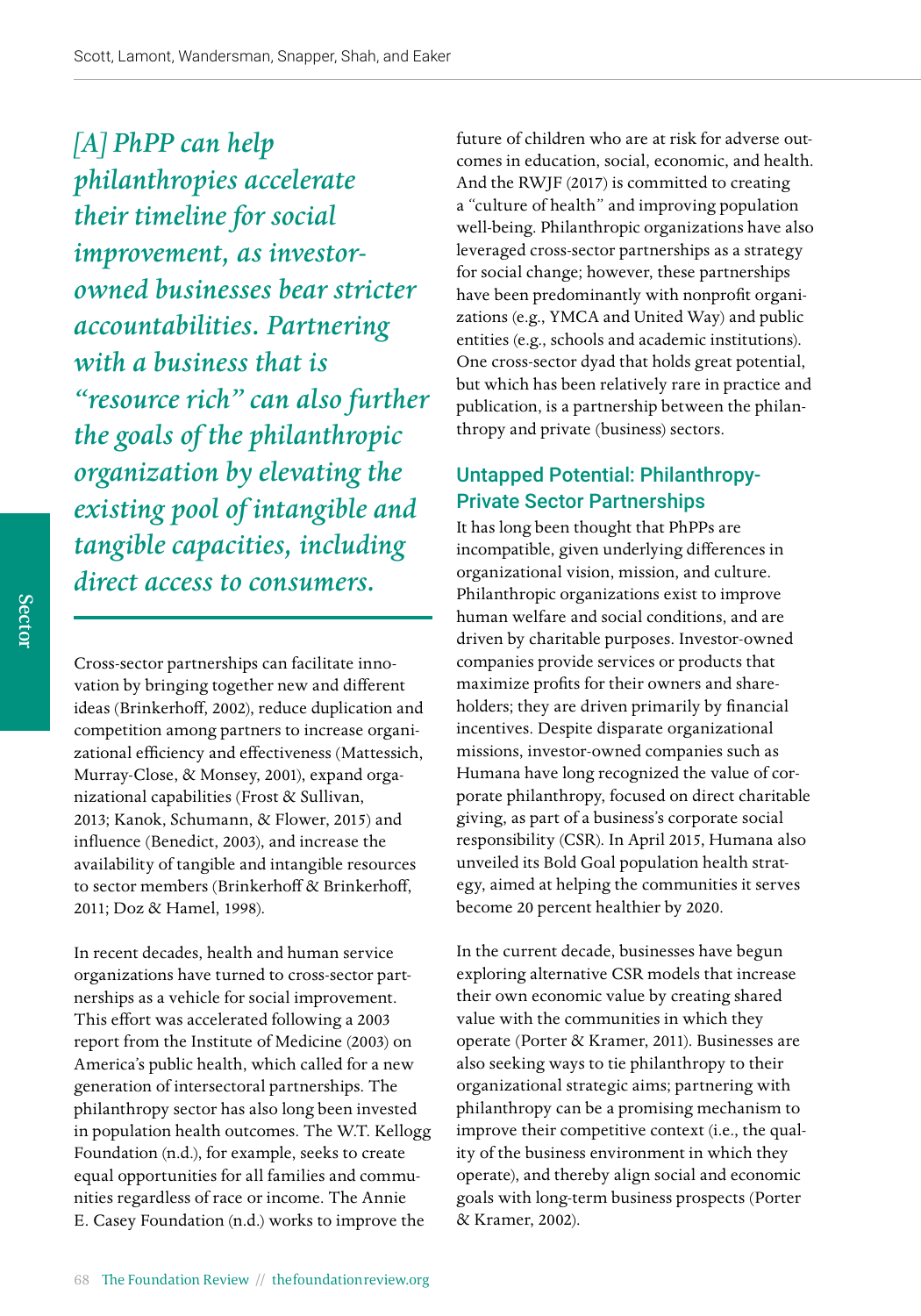Philanthropic organizations such as the RWJF continue to evaluate their approach to social improvement in the interest of deepening their social impact. While philanthropy partnerships with the public and nonprofit sector have resulted in social gains, progress tends to be slow and incremental. Additionally, resources are generally limited in nonprofit and government organizations. Presuming an optimal organizational match, a PhPP can help philanthropies accelerate their timeline for social improvement, as investor-owned businesses bear stricter accountabilities. Partnering with a business that is "resource rich" can also further the goals of the philanthropic organization by elevating the existing pool of intangible and tangible capacities, including direct access to consumers. Businesses also have important interests in the communities in which they are situated and can make various kinds of contributions (e.g., financial support for the United Way and corporate volunteerism). Two recent studies by Sanzo, Alvarez, Rey, and Garcia (2015a, 2015b) that examined a business-foundation partnership found that this type of partnership can strengthen key foundation capabilities and resources.

While there are reasons to believe in the potential of PhPPs for advancing population health, little has been described in the literature about how to form and develop this unique type of partnership. In order for PhPPs to be successful and have an impact on complex social issues, there is growing evidence that they first need to learn about the realities of their own partnership and their developmental progress (Siegel, Erickson, Milstein, & Pritchard, 2018). In this article, we share insights gleaned from an exploratory PhPP involving the RWJF and Humana, and focus specifically on key issues during the formation and implementation stages of this kind of partnership.

## The RWJF-Humana Partnership

The idea of partnering to further population health was spawned by conversations between the CEOs of the RWJF and Humana. In 2015, the two organizations formalized their commitment to work together by executing two memorandums of understanding that articulated the goals

of the partnership. At the community level, these goals were to improve community health capacities in New Orleans, Louisiana, and develop an information website for businesses interested in improving population health.

The aim of the community-health project is to better understand and evaluate effective strategies for making sustainable, positive impacts on health and to help shift attention and resources onto the upstream determinants of health through activities in New Orleans. Prior to the partnership with the RWJF, Humana was working to address four community health concerns: obesity and chronic disease prevention, injury and violence prevention, built environment and infrastructure, and access to healthcare. The partnership brought greater resources to the project, and the RWJF worked with Humana to address barriers and improve community engagement. The foundation's brand reputation was recognized as a unique asset for this effort.

The "culture of health" website effort focused on the development of a platform for the business community that would provide both a case for investing in community health and resources for working with communities, including how to establish cross-sector partnerships. This effort encouraged a genuine co-creation process, with decisions about the vision, content, and infrastructure of the website determined collaboratively through a series of face-to-face and phone meetings involving RWJF and Humana staff.

Recognizing the exploratory nature of the PhPP, another major goal of the partnership was to learn about the process of establishing one. The Carolina Evaluation Team, a group of external evaluators from the University of South Carolina and the University of North Carolina at Charlotte, was hired by the RWJF to evaluate the process and effectiveness of the RWJF-Humana partnership.

## Evaluation Method

This evaluation assessed the process of forming a formal partnership between the RWJF and Humana. Prior to collecting formal data, the evaluation team attended in-person team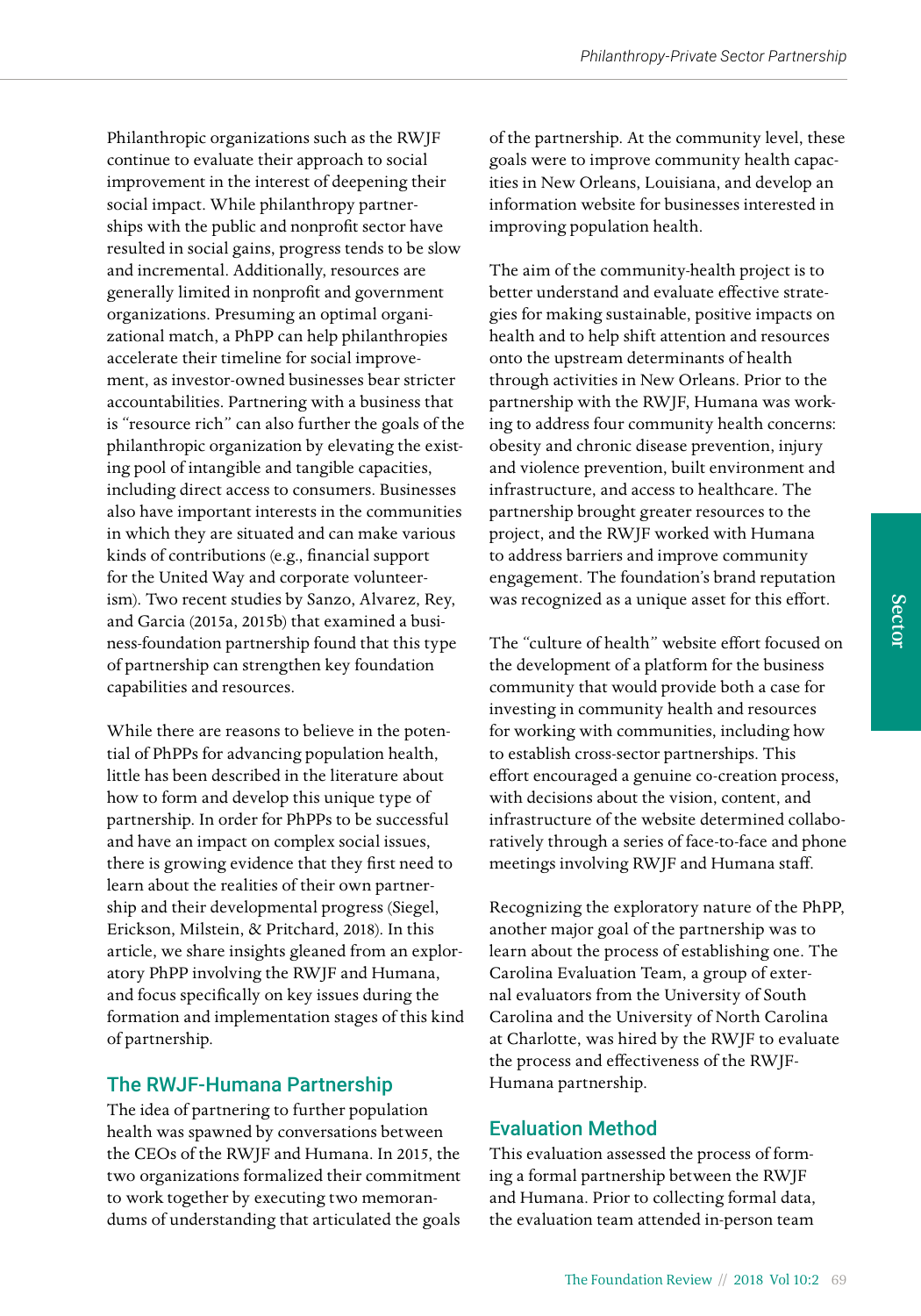## **Philanthropy Perspectives: Reflections From RWJF Staff**

To solve a problem, you can't just treat the symptom — you have to address the root causes. The same holds true when tackling the biggest challenges facing both our health care system and our communities. For too long, the health care system has been focused on treating symptoms. However, the best way to reduce health care costs is by addressing the underlying causes of illness and chronic conditions, and identifying solutions to help people lead their healthiest lives possible.

This is the ultimate goal, and challenge, of the collaboration between Humana and the RWJF: to shift the health care system's focus to health and away from disease, and to make sustainable, positive impacts on communities.

Unique partnerships like the Humana–RWJF collaboration are springing up across the nation, bringing together representatives of health systems, government, insurance companies, health departments, foundations, and patient groups. No one entity has the ability to transform health in the United States by working alone. In order to create healthier communities, we must come together and think about systems, and not just individual projects. As partnerships become more common, it is important to understand how they develop over time, and what it takes for them to work.

meetings with key stakeholders from both organizations. Progress updates and planning for partnership activities, including the evaluation questions and plan, were discussed in a collaborative way. These meetings provided the team with insight into the content and nature of the RWJF-Humana relationship. Observational data were collected during meetings in the early stages to identify key issues to probe and monitor. Evaluation leaders from both organizations were invited to provide input into the method

and questions prior to data collection to ensure that the evaluation was targeting meaningful areas of the partnership.

Data were collected via 15 phone interviews conducted between May 8 and June 19, 2017, with key employees — eight from the foundation and seven from Humana. Two of these recorded and confidential interviews were 30 minutes in length; the remaining were one hour each. Coding was conducted by two trained evaluators on the team, who analyzed the data thematically across three partnership stages: formation, implementation, and current and future stage. Inconsistencies in coding were resolved via team discussion.

Preliminary results were shared with leadership and program staff during an internal RWJF learning session aimed at reflecting on lessons learned from the perspective of a philanthropy organization and making data-informed decisions about next steps. Based on discussions, the evaluation team was asked to conduct three additional interviews: two 30-minute follow-ups with key personnel at the foundation to increase understanding about certain aspects of the preliminary information report, and one new 60-minute interview with the senior director of RWJF programs to discuss how the findings might inform strategic partnerships. These additional interviews were aimed at future partnership planning and optimizing the lessons learned from this evaluation. Preliminary evaluation findings were also shared individually with key Humana staff. Subsequently, the RWJF and Humana had a joint, team-based meeting where detailed results from the interviews were presented and discussed.

## Key Findings

The evaluation of the PhPP led to many important lessons learned for the RWJF-Humana partnership, as well as for other philanthropies interested in partnering with the private sector. In this section, we highlight themes from the evaluation that have particular relevance for those philanthropies and that illuminate promising practices for forming and implementing a PhPP.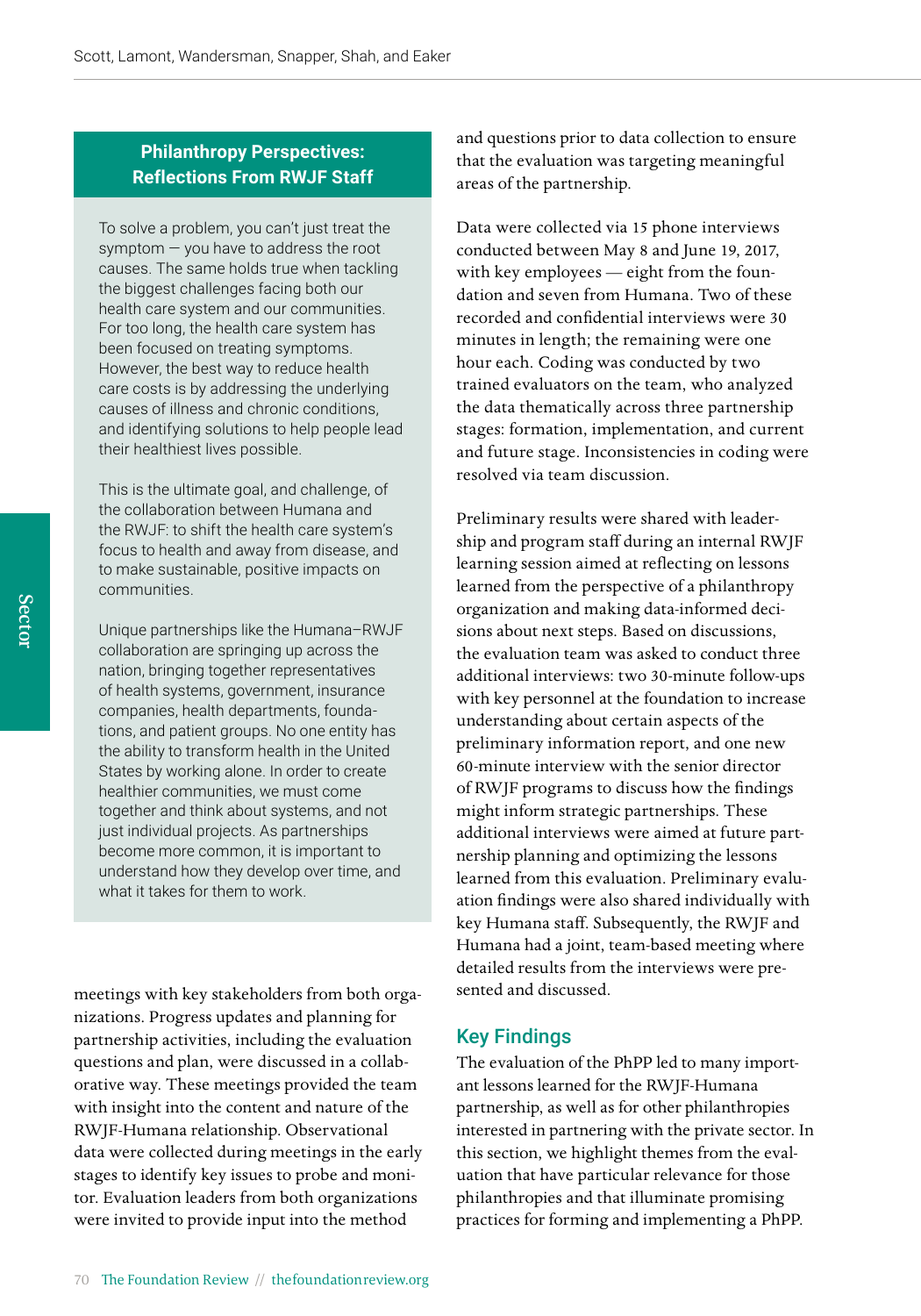#### *Leadership Support*

There are many different ways in which PhPPs can be initiated. With the RWJF and Humana, the partnership began as a joint interest and vision between the CEOs at each organization. The vested interest in the partnership from the highest level of leadership was consistently reported by interviewees to be beneficial to the PhPP, especially in the early stages of partnering. Their early involvement demonstrated that the partnership was a priority within each organization and helped propel it forward by motivating staff to make the CEOs' vision become reality.

Interviewees noted a few specific ways that executive leaders demonstrated support. First, the CEOs were not simply telling staff that the partnership was important. They actively and visibly demonstrated their commitment through one-toone check-ins with each other, especially in early stages of partnership formation, and active participation in its early conceptualization. They did not simply delegate tasks, but worked together to shape the vision. Second, the CEOs demonstrated commitment through their presence and engagement at planning meetings. For example, Humana and the RWJF hosted a large leadership summit that brought together representatives from both organizations — a significant investment in time and resources (e.g., cost for travel, opportunity costs associated with time away from core responsibilities). Both CEOs attended and were actively engaged — a demonstrable show of leadership support that interviewees indicated sent a strong message that the partnership was a priority. The CEOs also allocated sufficient resources, including senior leadership staff, which communicated the expectation that the vision of the PhPP should be executed well.

Similarly, interviewees identified the senior leaders who led the PhPP as a major strength of the partnership. These leaders demonstrated commitment in various ways, such as the prioritization of partnership activities that sometimes meant conducting those activities on off-work hours, and ongoing interorganizational communication. The commitment of the senior leaders to one another was observable and respected by operational staff.

A downside to the PhPP being initiated by the CEOs and transferred to senior leadership was that, by the nature of their position, the CEOs' involvement decreased over time. This left ambiguity about some of the details of the original vision and the expectations for partnering; for example, the specific goals of the partnership were undefined. The risks, benefits, and accountabilities associated with partnering also had to be clarified, along with determining the partnership structure: Who would work with whom? Who would report to whom? Interviewees acknowledged that it would be impractical to sustain high-level CEO involvement, but indicated that it would have been useful to have greater engagement in the early stages of formation to fully understand the vision and charge of the partnership.

#### *Building Relationships*

At its core, a PhPP is a relationship between two organizations and, as such, requires deliberate efforts and continuous attention to cultivate and sustain a strong connection. The fostering of interpersonal relationships across Humana and the RWJF was identified as crucial to the formation and implementation of the partnership by interviewees. One of the most consistent evaluation findings was the influence of the strong relationships between senior leaders at both organizations. Interviewees characterized their relationship as "candid," "honest," and "showing a genuine like for one another"; a number of them indicated that the strength of the connection between the two CEOs allowed the PhPP to overcome challenges during partnership implementation.

Yet, the evaluation showed relationship building at the leadership level was necessary but insufficient for partnership formation. Interviewees noted the importance of including operational staff in the early stages of partnering to facilitate stronger relationships across organizational levels. This was deemed particularly important because of differences between Humana and the foundation and the diversity of background experiences and training (e.g., public health, law, business, communication) among team members. Operational team members said that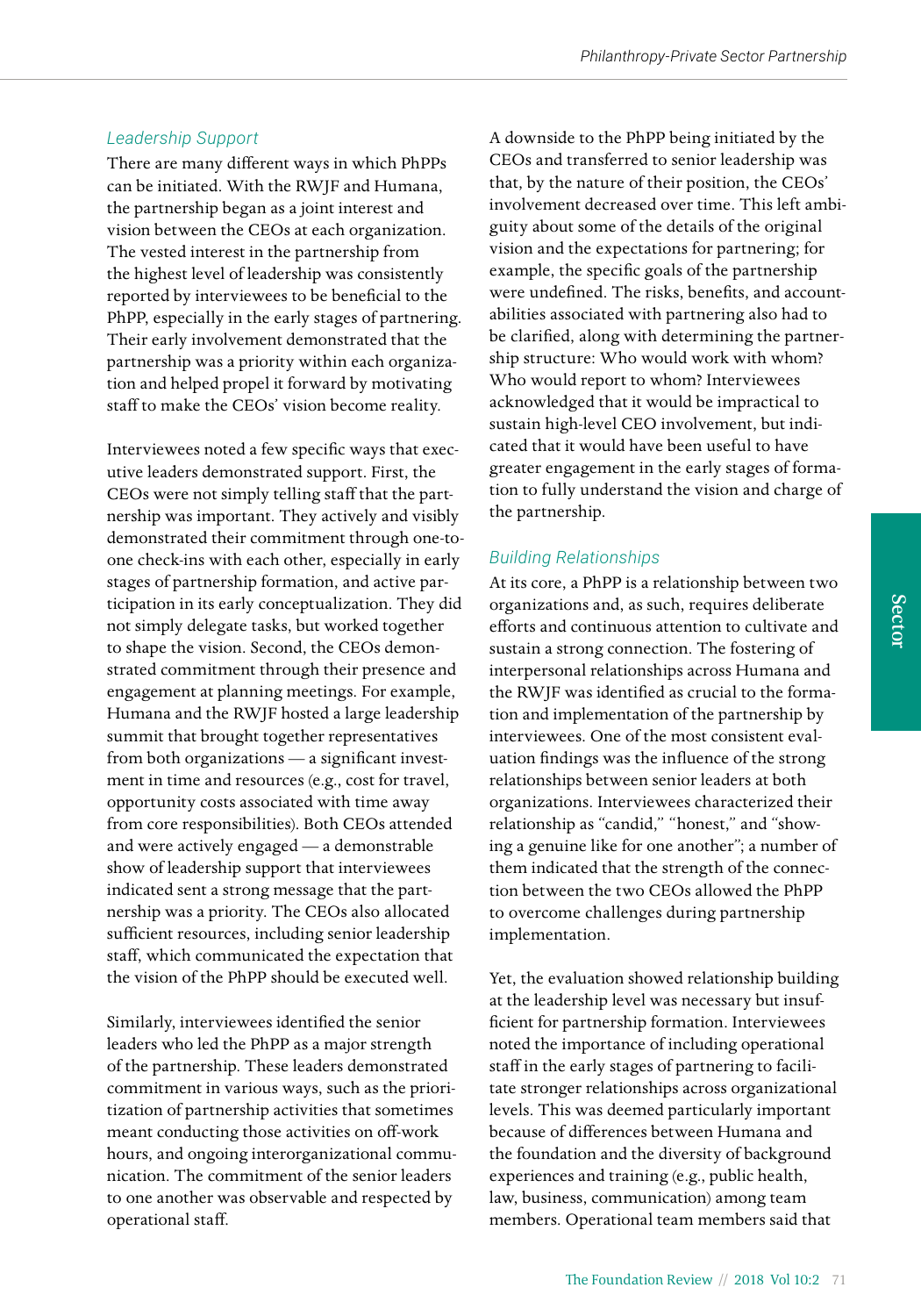relationship building early in the partnership would have been helpful when sensitive topics arose during partnering, such as how to navigate a balance between the prioritization of a public health focus and business needs and shareholder accountability. Keeping conversations at the leadership level created a missed opportunity to develop the open relationship needed when partnership activities and tasks begin. Interviewees spoke particularly to the importance of learning upfront about the operations, organizational culture, work, and interests of the other organization. Interestingly, even operational staff who played a peripheral role in the partnership — assisting with implementation activities but uninvolved in core planning processes — said that they wished to be part of initial conversations. The evaluation revealed that these individuals were willing to participate in early conversations and had unique input that could have shaped the partnership in important ways.

#### Establishing an Effective PhPP Team

The PhPP team is core to organizational partnerships. A major activity during partnership formation is deciding who will be on the team from each organization and how the two organizations will work together.

#### *Team Formation*

One of the facilitators of effective partnering was the establishment of a unified team with diverse representation. The PhPP team members were selected by senior leadership based on expertise, competency, and ability to work collaboratively with a cross-sector organization. Nearly all interviewees indicated that a major strength of the partnership was the individuals involved, with representatives from executive leadership, legal counsel, and communications as well as market segment leaders, public health experts, and community engagement specialists.

At a personal level, the partners expressed an overall liking for one another, which created a pleasant working environment. Interviewees expressed great respect for their cross-organizational colleagues and diverse areas of expertise.

They said they enjoyed working together and deeply appreciated the opportunities for learning.

Despite very different organizational cultures and accountability structures (e.g., to the public versus to shareholders), RWJF and Humana staff formed strong relationships. Interviewees attributed their shared goals and orientation toward success as reasons for the positive work climate, despite cultural differences. The timeline of work completion was an example of a culture difference between organizations. As a corporation functioning on a quarterly accountability structure, Humana implemented more rapid timelines and was accustomed to producing work quickly. The foundation, conversely, was more sensitive to the need for research, planning, and the inclusion of diverse collaborator perspectives. Despite these timeline differences, there was high motivation and both organizations worked together to achieve common objectives. Interviewees explained that the commitment to the "bigger picture" helped team members persevere through day-to-day partnership challenges.

#### *Team Expectations*

One critical lesson learned from the RWJF-Humana case was the importance of establishing a clear understanding of how the interorganizational team would function day to day at the onset of partnering. Specifically, there was ambiguity over the nature of the relationship between the two organizations. Would it be characterized as a collaborative relationship with joint accountability and co-creation, or would one organization play a consultative role to improve processes within the other organization? The intent was the former, but interviewees reported confusion over these expectations. Such confusion hindered the progress of the partnership on the New Orleans project, in particular — largely because the New Orleans project was based on an existing Humana program that the RWJF was joining (versus the web development project, which was new to both organizations). This confusion was made explicit and resolved via open group conversations after evaluation data were shared with partnering members, underscoring the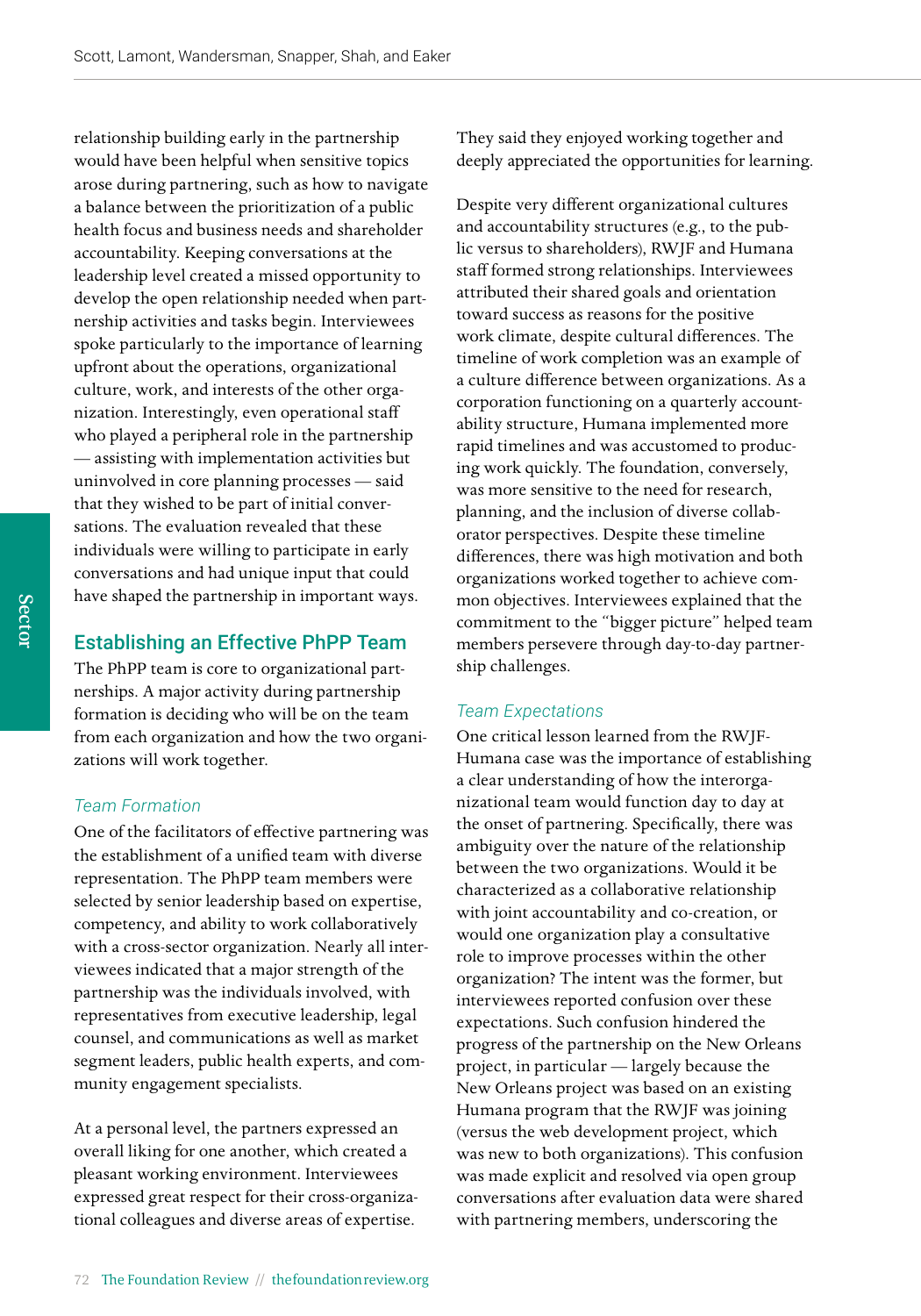importance of having an external evaluator as part of the team when engaging in a new PhPP.

## *Candid Conversations*

The evaluation surfaced the importance of holding candid conversations early in partnership formation (we define "candid conversations" as explicit conversations regarding sensitive issues and concerns that may be difficult to express and navigate). While these conversations can be uncomfortable, they were deemed to be integral to the planning of the partnership. Interviewees highlighted multiple candid conversations that were either beneficial or should have occurred both intra- and interorganizationally. Interorganizational conversations were reported to be important to ensure alignment between the organizations: Were goals aligned? Were risks acknowledged and discussed? Were the benefits of partnering considered? Intraorganizational communication about the outcomes of these conversations was reported to be important for the day-to-day functioning of the partnership by having clear expectations of work.

A number of early questions that emerged as critical to ask and discuss internally and with the partnering organization surfaced during our evaluation:

- What are the goals and desired outcomes for partnering? (Note that this question is related to what each partnering organization wants to achieve by partnering, not the outcomes in terms of population health.)
- What is the motivation for partnering?
- What are roles and responsibilities of each partner?
- What are the expectations for how the two partners will work together? What are the potential risks associated with partnering?
- How will decisions be made?
- What is the accountability structure in place for partnership activities?

*The evaluation surfaced the importance of holding candid conversations early in partnership formation (we define "candid conversations" as explicit conversations regarding sensitive issues and concerns that may be difficult to express and navigate). While these conversations can be uncomfortable, they were deemed to be integral to the planning of the partnership.* 

Interviewees recognized that these conversations were difficult to hold, regardless of the degree of alignment. But the evaluation revealed that these are the kinds of challenges that arise in a PhPP and that, therefore, should be considered in its early stages.

## *Memorandums of Understanding*

For both the RWJF and Humana, a PhPP was a new kind of partnership. With its deep degree of integration — shared resources, a higher level of staff engagement, greater interdependence the PhPP was a big step away from conventional relationships where funds are transacted or grant dollars are awarded. Therefore, establishing the expectations and legal boundaries of this relationship was a critical step in the formation process.

A primary lesson learned from the RWJF-Humana partnership was that the development of the memorandums of understanding (MOU) required more time and energy than partnering members had anticipated. The process of developing the MOU was described as "very intentional" and "thoughtful" by interviewees. The legal departments of each organization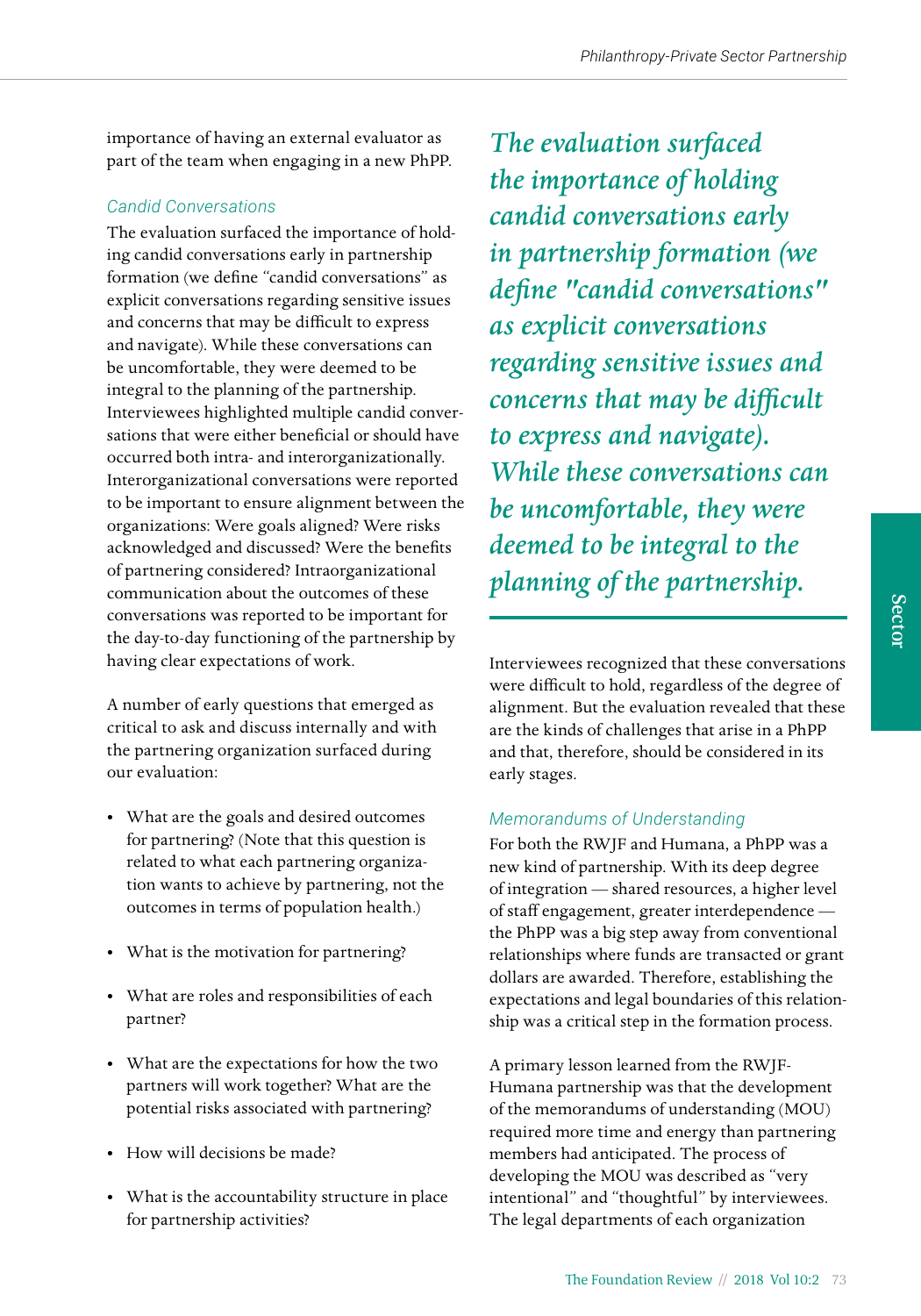*Interviewees also underscored the importance of making partnership activities part of the core daily activities of each organization, perhaps reducing other responsibilities to ensure time for partnering. This included identifying staff with time allocated to partnership activities and aligning individual and organizational performance metrics to the goals of the partnership.*

facilitated the process; attorneys in this PhPP indicated that in the future it would be beneficial to engage operational staff in the process so that their input was considered early on.

The MOU signified official organizational commitment to the partnership, including resources — time, staff, project dollars. Challenges arose from the need for Humana to maintain proprietary processes within the corporation, while the foundation needed to have publicly available deliverables and transparency in action. Attorneys from both teams collaborated to create documents that ultimately met the needs of both organizations. The final product outlined the constraints of each organization, but also built in flexibility to the design.

The MOU process led to two specific lessons learned that are worth highlighting. First, a noteworthy feature of the RWJF-Humana case that facilitated success was the development of two separate memorandums. The first MOU was simple and outlined the process of developing the subsequent MOU and scope of work; the second outlined the actual partnership work and deliverables. This structure was reported to be highly beneficial for early success because it demonstrated organizational commitment to the planning and partnership formation.

Second, interviewees reinforced the idea that the MOU is intended as a legal document and formal agreement, and not an implementation plan. The MOU should not replace planning activities associated with implementing partnership agreements. Although formal relationships can facilitate collaborations and provide defined expectations, they may be less representative of how each organization operates (Brewster, Kunkel, Straker, & Curry, 2018). In addition to an MOU, a clear implementation and accountability/operational plan is needed to outline how the deliverables will be achieved. In the evaluation, several key questions surfaced for project management:

- How will the organizations prioritize partnership activities among other job responsibilities for operational staff?
- Are the partnership activities compatible with other job responsibilities for operational staff? Is there time allotted for partnership activities, or is this an "add-on" to other responsibilities? Does this fit with performance measures?
- Is there role clarity for operational staff, especially regarding the role as a consultant or co-creator of deliverables?
- Is there clarity around inter- and intraorganization decision-making? Who has the authority to make partnership decisions, and when?

#### *The Partnership and Daily Work*

Interviewees indicated that a challenge to implementing the partnership activities was the balance of time spent on partnership-related activities versus other job-related responsibilities. The amount of time individuals were expected to engage in partnership work varied: Certain partners were external consultants specifically hired to engage in partnership activities, while others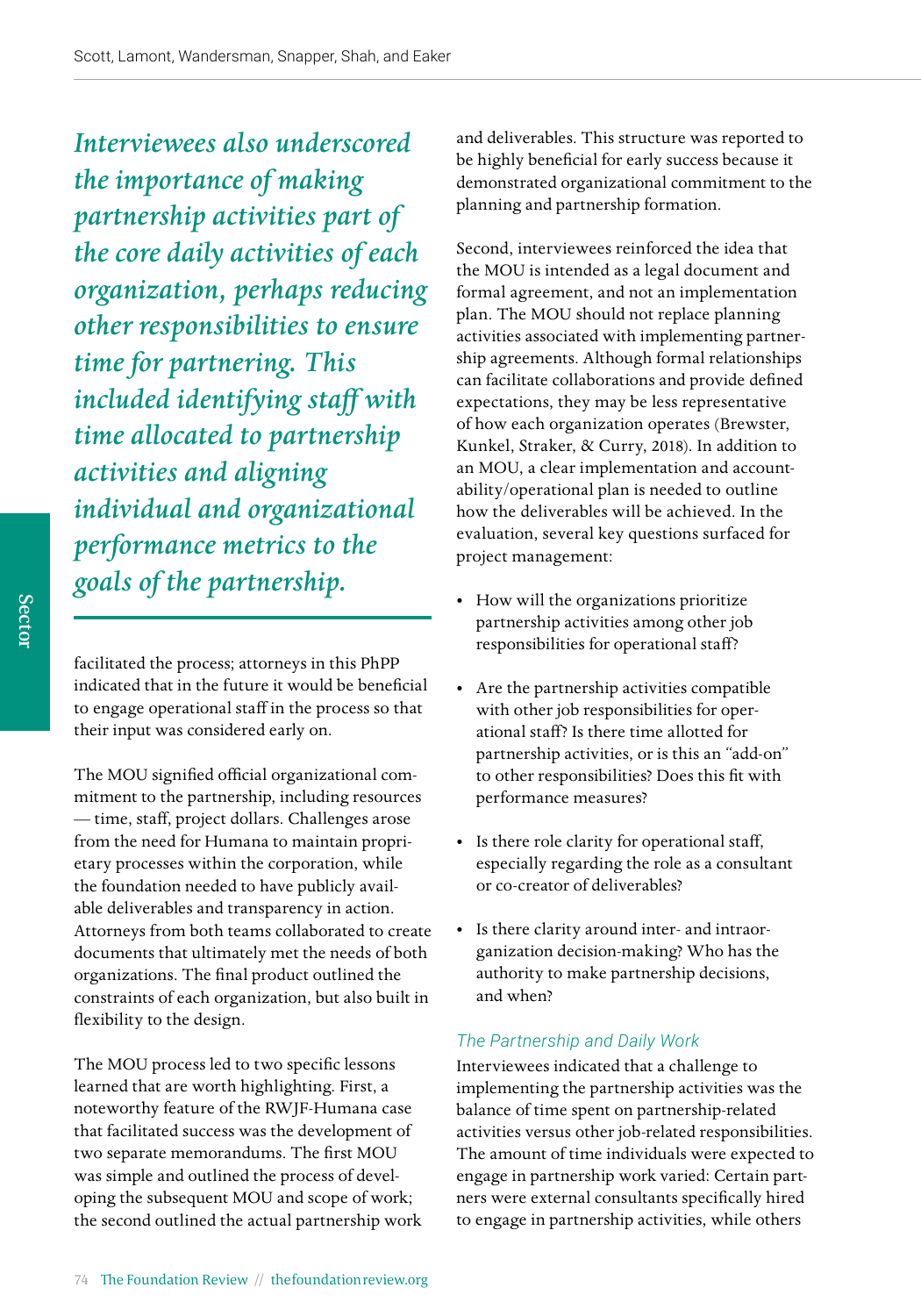were operational staff who perceived the partnership as an add-on to the typical job functions.

Interviewees also underscored the importance of making partnership activities part of the core daily activities of each organization, perhaps reducing other responsibilities to ensure time for partnering. This included identifying staff with time allocated to partnership activities and aligning individual and organizational performance metrics to the goals of the partnership.

## Key Considerations: Suggestions for Practice

The evaluation of the RWJF-Humana partnership provides insights particularly useful for philanthropy-private sector partnerships.

## *The Partnership Fit: Exercise Due Diligence*

The differences in how philanthropy and investor-owned companies operate are real. A major distinction is in performance metrics — both the type of data tracked and frequency of tracking. Investor-owned companies are accustomed to short-cycle, frequent performance measures, such as quarterly earnings, as well as longer-range reports. Return on investment, shareholder value, and customer satisfaction are key metrics. Philanthropies, on the other hand, generally operate according to annual or longer-term metrics and attend to social impact.

These differences shape the kind of initiatives in which the two organizations invest, how they go about engaging in the initiative, and the culture of the organization. For example, an investor-owned business with a quarterly performance structure may be more inclined to adopt a pre-packaged community-improvement intervention and to use top-down approaches. Changes in health outcomes take time at a population level, which may make their value difficult for businesses and their shareholders to recognize (Fry, Nikpay, Leslie, & Buntin, 2018). The partnering philanthropy, with a longer

## **Corporate Perspectives: Reflections From Humana**

"It is important in any professional partnership to understand how the overall organization operates, [to] respect the differences, and to come to the table with an open mind. By joining our collective knowledge [and] expertise and settling on some common goals, we were able to learn from each other. We appreciated the thoughtfulness of the RWJF staff and their approach to solving for community health problems. From our partnership came a better understanding of how social determinants of health — such as food insecurity, loneliness, and social  $isolation – impact health, and how we might$ be able to help solve for these issues at a local level."

performance-reporting horizon, might prefer a community-centered engagement process and be comfortable with the months or years it would take to implement successfully.

Another critical distinction often observed between investor-owned businesses and philanthropic organizations is in their organizational cultures. If poorly understood, these differences can result in tension and conflict. Prior to establishing a formal PhPP, it is essential to research the prospective partner's history, culture, strategic plan, drivers/performance metrics, and brand reputation. This process should include intraorganizational reflection and interorganizational discussion on the risks and benefits to partnering, alignment of interests/drivers and values, expectations for partnering, and issues pertaining to intellectual property. A partnership assessment tool might be used to facilitate a more systematic and comprehensive process for assessing partnership fit.<sup>1</sup> However, a limitation

<sup>1</sup> Examples of these include the Partnership Self-Assessment Tool, from the Center for the Advancement of Collaborative Strategies in Health [\(http://www.nccmt.ca/knowledge-repositories/search/10\)](http://www.nccmt.ca/knowledge-repositories/search/10); and the Partnership Assessment Toolkit, from the Canadian Coalition for Global Health Research ([http://www.ccghr.ca/resources/partnerships-and-networking/](http://www.ccghr.ca/resources/partnerships-and-networking/partnership-assessment-tool/) [partnership-assessment-tool/](http://www.ccghr.ca/resources/partnerships-and-networking/partnership-assessment-tool/)).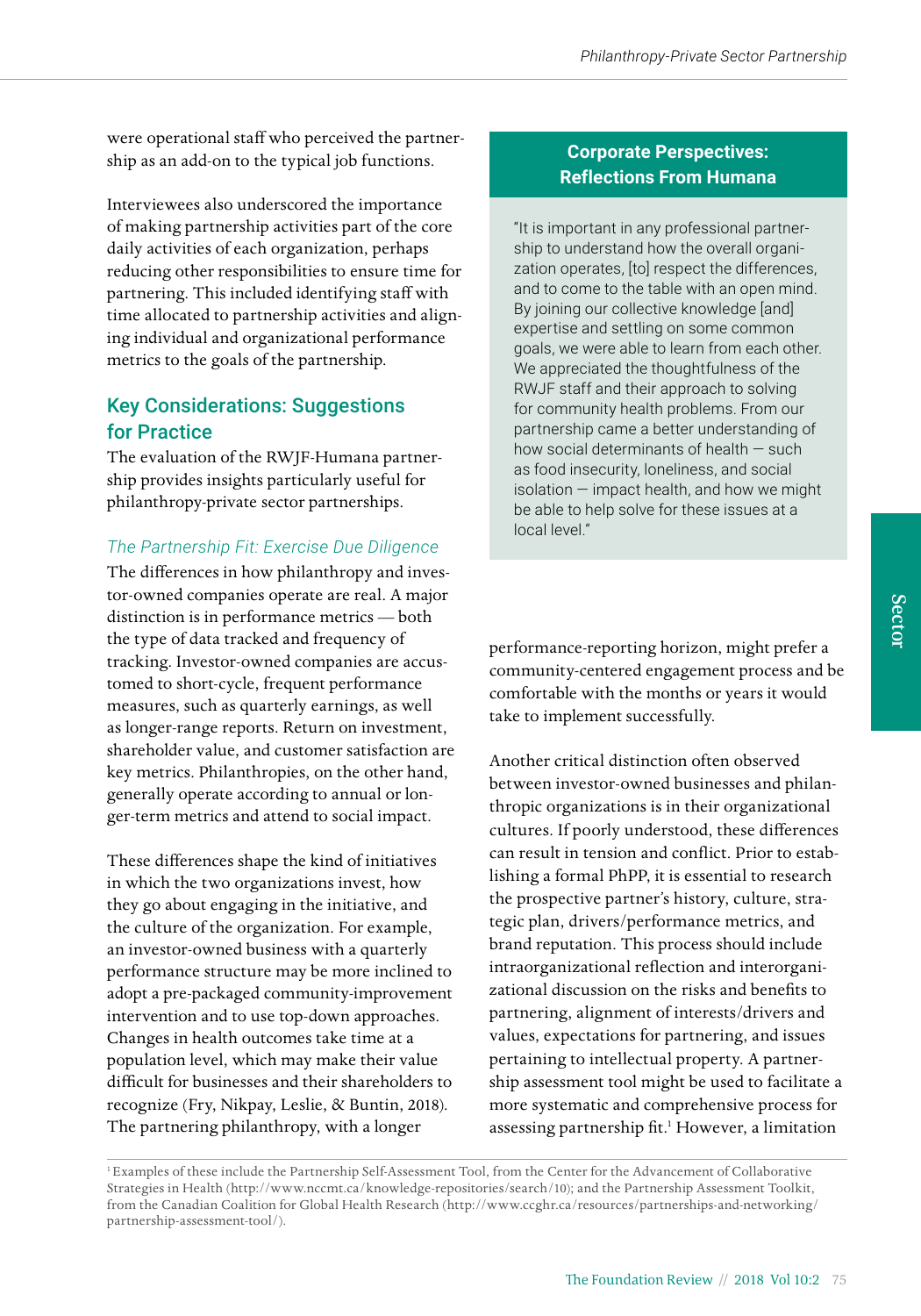*In the RWJF-Humana initiative, the process evaluation data were critical to understanding the PhPP journey; identifying points of tension, challenge, and strengths; and for making adjustments to improve the quality of partnering. The data served as a pulse-check of the PhPP and facilitated crucial conversations.* 

of existing tools is that none are designed specifically for a PhPP.

Another way to be diligent in assessing partnership fit, suggested by a RWJF-Humana interviewee, is for the prospective organizations to collaborate on a small, well-defined, and time-limited project before committing to a formal PhPP.

## *Engage Philanthropic Staff and Address PhPP Issues*

A major asset for a philanthropy is its brand reputation. As is the case elsewhere in the nonprofit sector, philanthropy staff are likely to have implicit or explicit concerns about partnering with an investor-owned company (Reed & Reed, 2009). Among those concerns are a dilution of the organization's identity and goals, reduced autonomy, being overpowered by the business organization, conflicts of interest, unclear accountabilities, and negative reputational impact (Andrews & Entwistle, 2010; Austin, 2000; Barr, 2007; McKinnon, 2009; Trafford & Proctor, 2006; Wettenhall, 2003). These concerns can range from ambivalence to a strong opposition to the partnership.

The RWJF-Humana evaluation offered some useful ways that leadership can facilitate PhPP buy-in. The RWJF recommended engaging philanthropic staff in conversations about a PhPP early on and encouraging them to express any concerns, and having executive leadership outline the value of partnering with an investor-owned company to point out areas of overlap in goals and vision. They also suggested holding a formal, all-staff event to launch the partnership, and issuing press releases about the partnership.

## *Use a Process of Co-Creation*

Given differences in organizational culture, operations, and accountabilities, the RWJF-Humana evaluation indicated that new PhPPs might do best by taking on initiatives that encourage co-creation — for example, the design and development of a new virtual platform for improving community health that would appeal to the private sector. Staff indicated that the process of co-creation was more conducive to team and rapport building, and urged participants to "think through things together."

During the process of co-creation, particularly for a new PhPP, face-to-face meetings are highly valuable. Such meetings enable partnering members to attend to nonverbal signals, which lend useful information (e.g., What is resonating well? Where are there points of confusion or resistance?) when working with a new entity. In-person meetings or video conferences also accelerate the process of relationship development, including fostering trust and commitment — two key dimensions to successful collaborations (MacMillan, Money, Money, & Downing, 2005).

## *Continuously Monitor and Assess the Partnership*

The formation and implementation of a PhPP is no easy undertaking. Beyond being time and resource intensive, it involves complex, systems-level integration and coordination across two entities that are constitutionally different in culture, mission, and operation. Another key insight that surfaced from this evaluation is the importance of continuously monitoring and assessing a PhPP.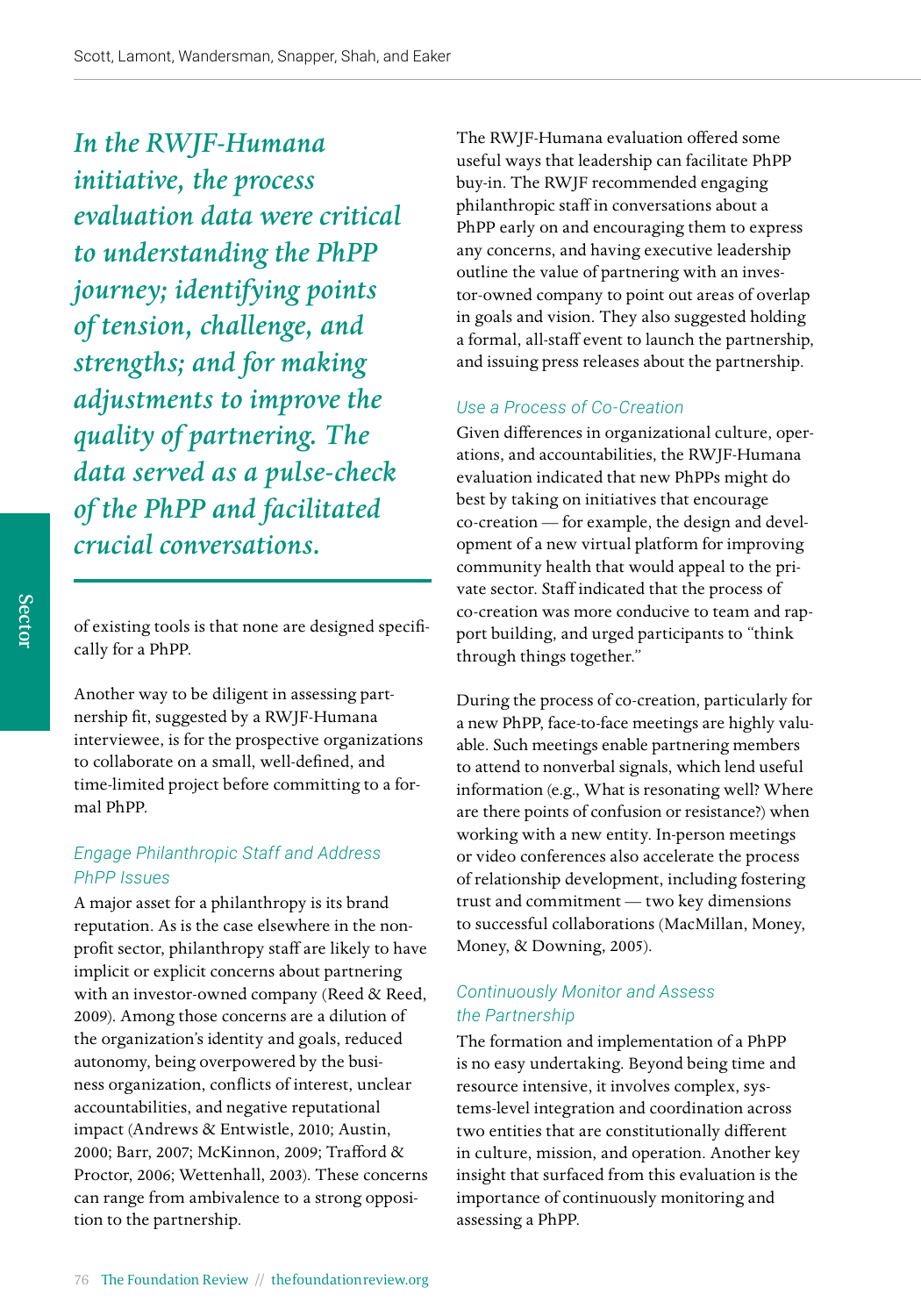In the RWJF-Humana initiative, the process evaluation data were critical to understanding the PhPP journey; identifying points of tension, challenge, and strengths; and for making adjustments to improve the quality of partnering. The data served as a pulse-check of the PhPP and facilitated crucial conversations. The RWJF-Humana staff also reported that it was highly valuable to have the evaluation conducted by a third party, since it eliminated concerns about bias.

Additionally, staff noted that to reap the full benefits of ongoing evaluation requires a spirit of continuous quality improvement from both organizations. Deliberate monitoring and ongoing evaluation of a cross-sector partnership fosters trust among partners (Johnston & Finegood, 2015).

## **Conclusion**

If we keep doing what we've been doing, then we will keep getting what we have gotten. Improving population health requires social innovation, or "tapping into the ingenuity of charities, associations and social entrepreneurs to find new ways of meeting social needs which are not adequately met by the market or the public sector" (European Commission, 2010, p. 21). It is well established that cross-sector partnerships are essential to improving population health. As a social innovation, we believe PhPPs are a promising breed of cross-sector partnerships.

Through the RWJF-Humana partnership, the foundation learned about how to approach collaborations with an investor-owned company, including what kind of changes and consumer-engagement activities are feasible in the context of a company's profits and performance culture. Humana increased its understanding about what it means to undertake a population-health approach to improving member well-being. While members of both organizations described the work of a PhPP as being hard and bearing unique risks, they have continued with it because they believe there is a real shared value to partnering.

Philanthropy and private-sector organizations bear unique organizational attributes that have important practical considerations for PhPPs. However, our evaluation also has insights that are highly consistent with best practices for other types of cross-sector partnerships. The importance of creating links among member organizations at multiple levels (leadership, middle managers, operational staff) to facilitate successful partnership outcomes is noted by Bryson, Crosby, and Stone (2015) in their review of a decade of partnership frameworks. In their review of public-private sector partnerships, Johnston and Finegood (2015) speak to the utility of monitoring and evaluation activities for facilitating partnership improvement. They and others (e.g., Yankey & Willen, 2010) note the significance of assessing partnership fit along key organizational attributes — culture, mission, and vision. These similarities suggest that there is much in the way of transferability when it comes to partnering across organizations from different sectors.

Our work with the RWJF and Humana offers key insights into the process of forming and implementing a PhPP. It adds to the currently sparse literature on these partnerships. Our evaluation focused on the early stages of developing a PhPP, and we believe there is still much to be studied about both the process of their formation and implementation and how to sustain this type of cross-sector partnership.

Our takeaway from the RWJF-Humana evaluation is this: Two organizations interested in establishing a PhPP might have strongly aligned aims and enter the partnership with true commitment, good will, and good intentions. The partnering members may be bright, highly competent, and skilled in fulfilling their core organizational responsibilities. Nevertheless, PhPP success cannot be assumed. The partnership – its relationship and activities – requires deliberate engagement and surveillance of macrosystem trends (e.g., federal legislation, national strategy, economics, political shifts). The task of establishing and engaging in a PhPP is complex and highly challenging; its success relies on the relationships between individuals at all levels of the two partners, from leadership to operations.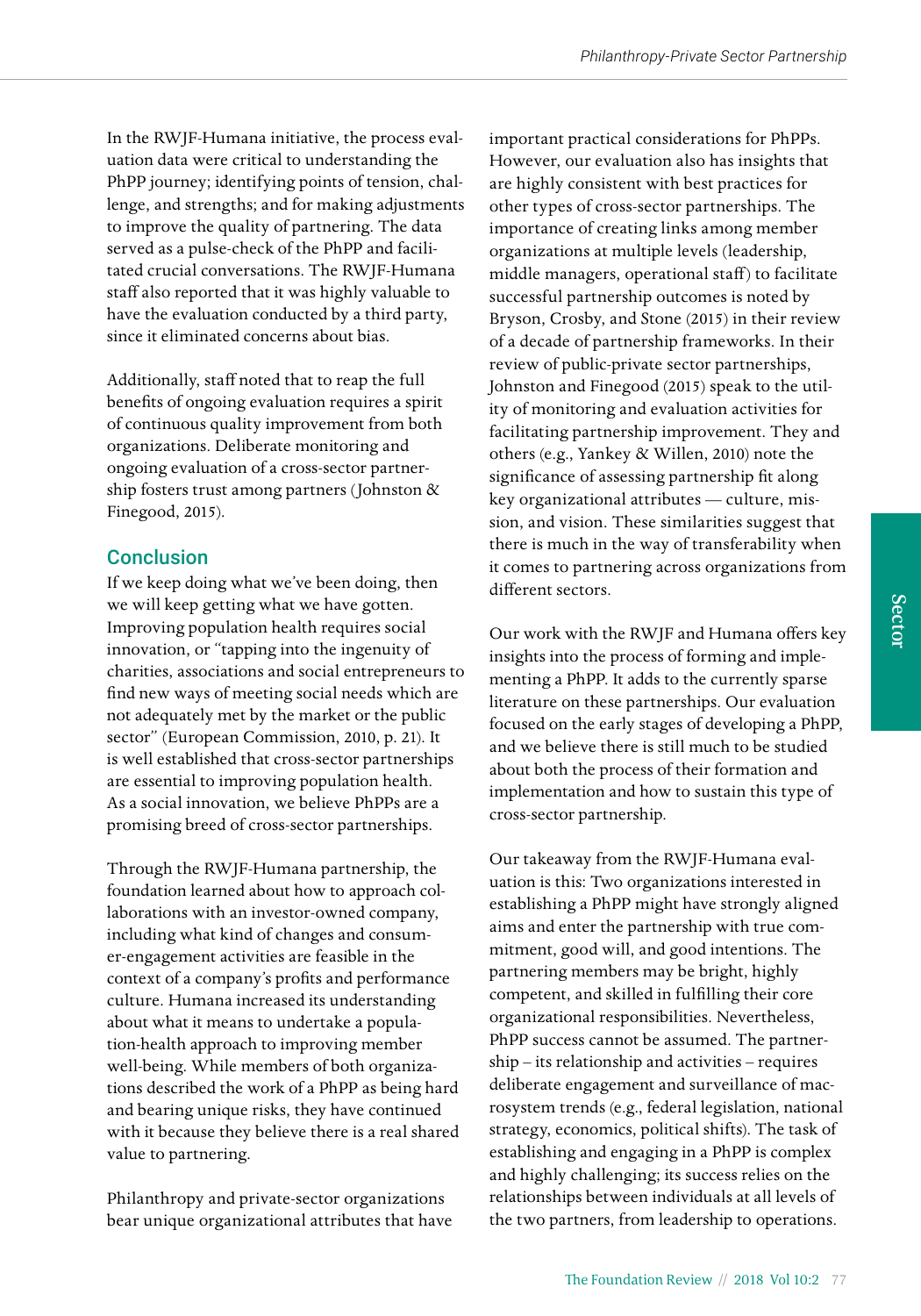The work requires candidness, foresight, patience, and flexibility.

The work also requires reflective evaluation, whereby members consciously examine linkages between individual action and the state of the partnership. As external evaluators, we applaud the Robert Wood Johnson Foundation and Humana for their candid interviews. Both organizations truly embody the spirit of continuous learning and improvement. We believe this spirit is essential when embarking on a new way for achieving progress toward large-scale social goals like improving population health.

#### *Perspective From RWJF Staff:*

"Cross-sector collaborations are not easy, and require systems to think about how to evaluate and sustain them. As new partnerships are created, it is critical to continue to research, evaluate, and learn how and why cross-sector partnerships are formed and sustained. It's also critical to understand the conditions under which cross-sector partnerships are necessary or more effective than other strategies for fostering equity and population health improvement."

#### Acknowledgments

Support for this evaluation was provided by the Robert Wood Johnson Foundation. The views expressed here do not necessarily reflect the views of the foundation.

#### References

- Annie E. Casey Foundation (n.d.). *About us.* Retrieved January 20, 2018, from<http://www.aecf.org/about>
- Andrews, R., & Entwistle, T. (2010). Does cross-sectoral partnership deliver? An empirical exploration of public service effectiveness, efficiency, and equity. *Journal of Public Administration Research and Theory, 20*(3), 679–701.
- Austin, J. E. (2000). Strategic collaboration between nonprofits and businesses. *Nonprofit and Voluntary Sector Quarterly, 29* (Suppl. 1), 69–97.
- BARR, D. A. (2007). A research protocol to evaluate the effectiveness of public-private partnerships as a means to improve health and welfare systems worldwide. *American Journal of Public Health, 97*(1), 19.
- BENEDICT K. (2003, October 27). Foundation collaborations. Chicago, IL: MacArthur Foundation. Retrieved January 20, 2018, from [https://www.macfound.org/](https://www.macfound.org/press/publications/foundation-collaborations) [press/publications/foundation-collaborations](https://www.macfound.org/press/publications/foundation-collaborations)
- Brewster, A. L., Kunkel, S., Straker, J., & Curry, L. A. (2018). Cross-sectoral partnerships by area agencies on aging: Associations with health care use and spending. *Health Affairs, 37*(1), 15–21.
- BRINKERHOFF, J. M. (2002). Assessing and improving partnership relationships and outcomes: A proposed framework. *Evaluation and Program Planning, 25*(3), 215–231.
- BRINKERHOFF, D. W., & BRINKERHOFF, J. M. (2011). Publicprivate partnerships: Perspectives on purposes, publicness, and good governance. *Public Administration and Development, 31*(1), 2–14.
- Bryson, J. M., Crosby, B. C., & Stone, M. M. (2015). Designing and implementing cross-sector collaborations: Needed and challenging. *Public Administration Review, 75*(5), 647–663.
- Doz, Y. L., & Hamel, G. (1998). *Alliance advantage: The art of creating value through partnering.* Brighton, MA: Harvard Business School Press.
- European Commission. (2010). *Communication from the commission to the European Parliament, the council, the European Economic and Social Committee and the Committee of the Regions: Europe 2020 f lagship initiative Innovation Union.* Brussels, Belgium: Author.
- Frost & Sullivan. (2013). *Growth process toolkit.* Mountain View, CA: Author. Available online at [http://](http://www.slideshare.net/FrostandSullivan/growth-process-toolkit-strategic-partnerships) [www.slideshare.net/FrostandSullivan/growth](http://www.slideshare.net/FrostandSullivan/growth-process-toolkit-strategic-partnerships)[process-toolkit-strategic-partnerships](http://www.slideshare.net/FrostandSullivan/growth-process-toolkit-strategic-partnerships)
- Fry, C. E., Nikpay, S. S., Leslie, E., & Buntin, M. B. (2018). Evaluating community-based health improvement programs. *Health Affairs, 37*(1), 22–29.